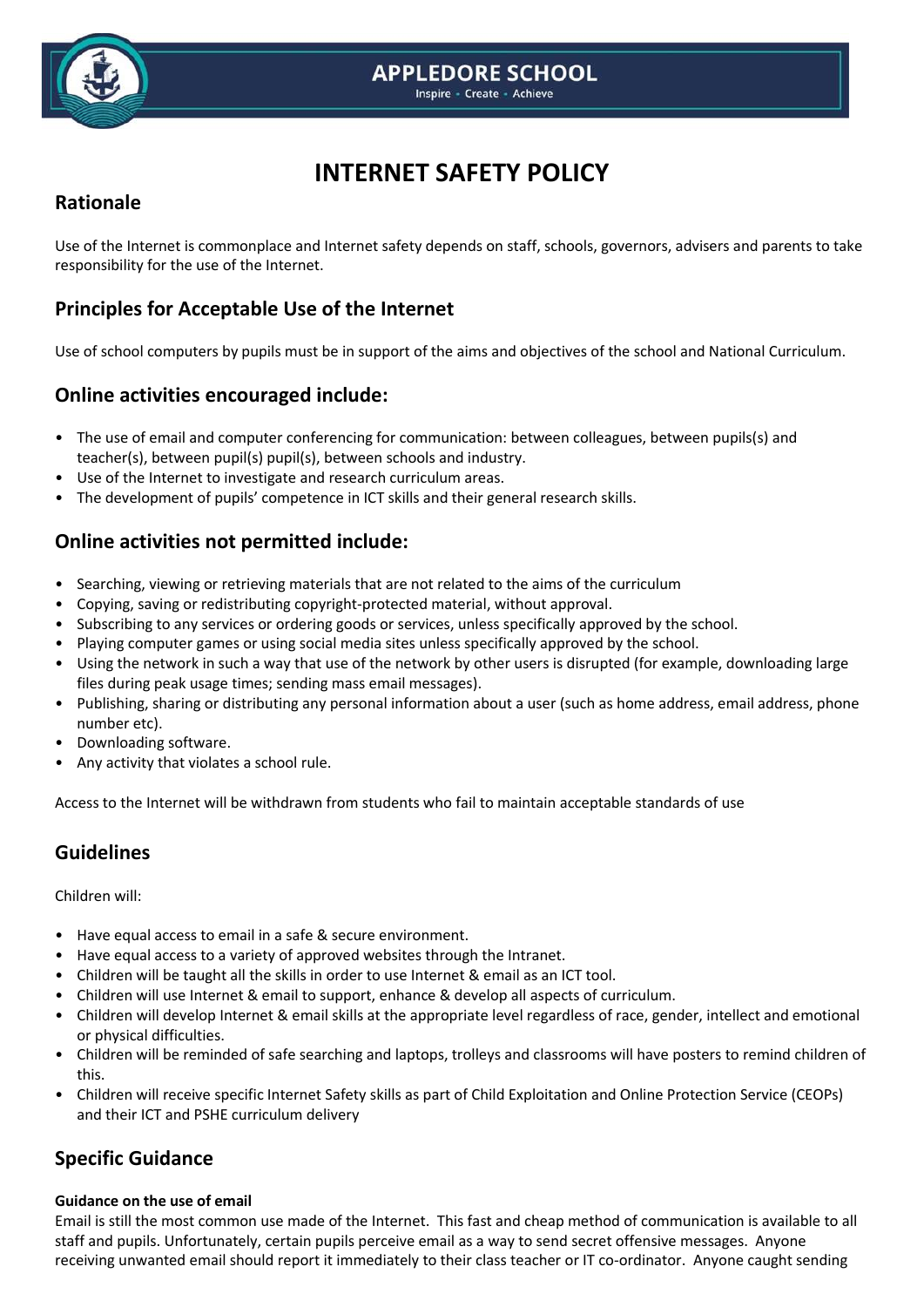such messages should have their access to the technology denied. An email address for the class or in certain instances for groups of pupils makes more sense for certain email-based projects. It also avoids disappointment for individual pupils who do not get replies to their messages.

### **Guidance for All Users**

Staff are encouraged to use ICT resources in their teaching and learning activities, to conduct research, and for contact with others in the education world. Electronic information-handling skills are now fundamental to the preparation of citizens and future employees in the Information Age. Staff are encouraged to investigate the possibilities provided by access to this electronic information and communication resource, and blend its use, as appropriate, within the curriculum. They should model appropriate and effective use, and provide guidance and instruction to pupils in the acceptable use of the Intranet/Internet.

When using the Internet, all users are expected to comply with all laws and government regulations concerning copyright, libel, fraud, discrimination and obscenity and all school staff are expected to communicate in a professional manner consistent with the rules of behaviour governing employees in the education sector.

Pupils are responsible for their good behaviour on the school networks, just as they are on and off school premises. While the use of information and communication technologies is a required aspect of the National Curriculum, access to the Intranet/Internet is a privilege – not a right. It will be given to pupils who act in a considerate and responsible manner, and may be withdrawn if they fail to maintain acceptable standards of use.

Staff should ensure that pupils know and understand that, in addition to the points found under online activities which are not permitted on page 1 of this document, no Intranet or Internet user is permitted to:

- Retrieve, send, copy or display offensive messages or pictures.
- Use obscene or racist language.
- Harass, insult or attack others.
- Damage computers, computer systems or computer networks.
- Violate copyright laws.
- Use another user's password.
- Trespass in another user's folders, work or files.

### **Supervising and Monitoring Usage**

Teachers should guide pupils toward appropriate materials on the Intranet/Internet. This will avoid a great deal of time wasting as well as going some way towards monitoring the sites accessed by pupils.

Internet access for pupils in schools should be available only on computers that are in highly-used areas of the school such as classrooms and the library. Machines, which are connected to the Intranet/internet, should be in full view of people circulating in the area. Pupils should be supervised when using the Intranet/Internet services.

Teachers and Network administrators may review files and communications to maintain system integrity and ensure that users are using the system responsibly. While normal privacy is respected and protected by password controls, as with the Internet itself, users must not expect files stored on the schools intranet or school servers to be absolutely private.

### **Filtering External Websites**

It is an absolute requirement that access to the Internet provided to staff and pupils in any school or educational institution through any Internet Service Provider (ISP) is a blocked or filtered service. Appledore uses South West Grid for Learning which is a blocking service, updated regularly. All users should be aware that the LA can and does track and record the sites visited and the searches made on the Intranet/internet by individual users.

Parents are informed that school provides filtered and monitored access to the Internet for pupils. However, they should also be aware that with these emerging and constantly changing technologies there is no absolute guarantee that a pupil cannot access materials that would be considered unsuitable. The chance of just coming across such materials is highly unlikely, but it obviously increases in direct proportion to the amount of time and effort an individual puts into their search. If you are unfortunate enough to come across any offensive web pages, whilst using school equipment, you are obliged to make a note of the address and report it to the South West Grid for Learning help desk and our technical support specialists.

### **Google Classroom**

When using Google Classroom and the Gsuite Apps, students will use approved class email accounts under supervision of a teacher or parent/guardian.